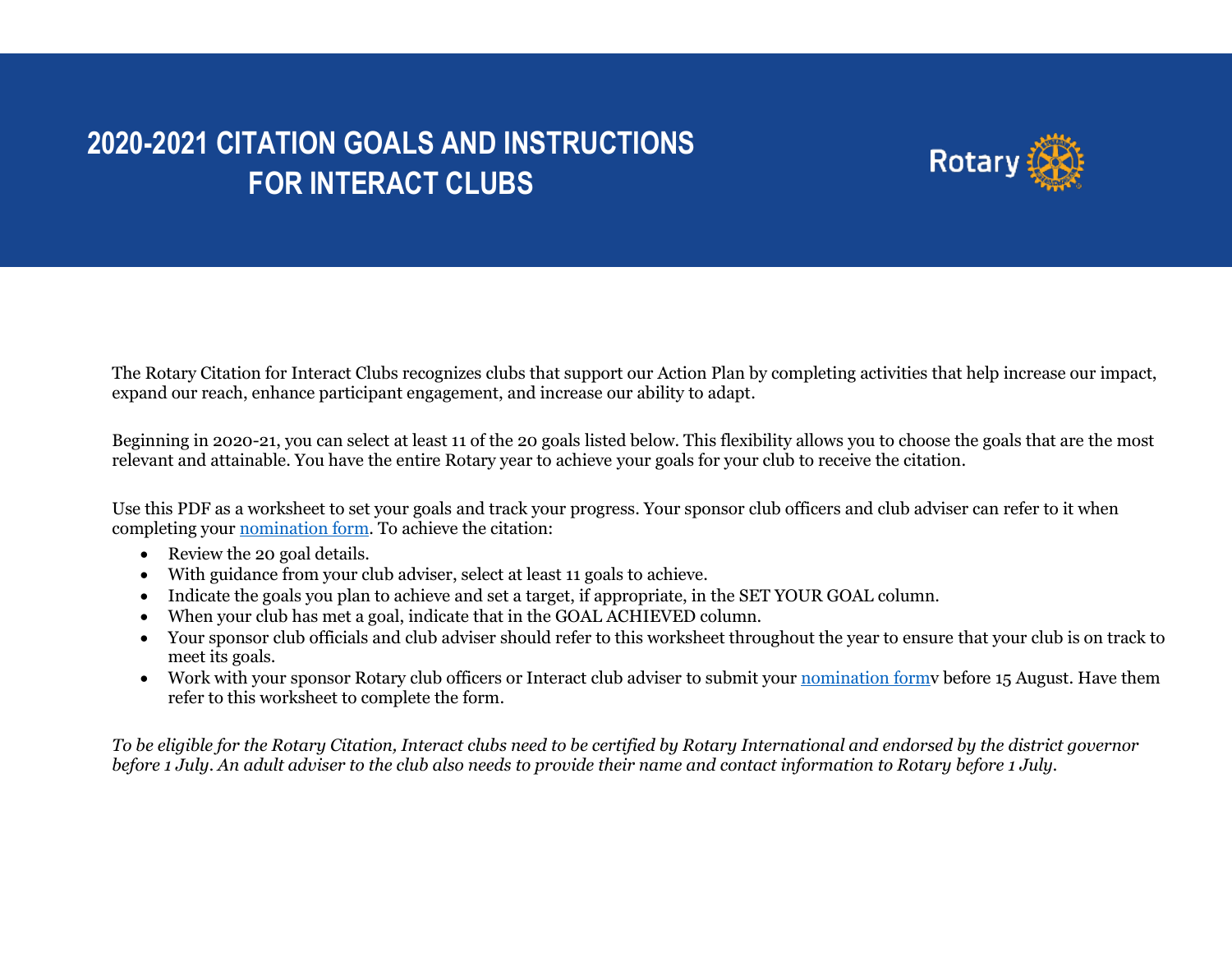| <b>CITATION CATEGORY</b>                 | <b>GOAL DETAILS</b>                                                                                                                                        | <b>SET YOUR GOAL</b> | <b>GOAL ACHIEVED</b> |
|------------------------------------------|------------------------------------------------------------------------------------------------------------------------------------------------------------|----------------------|----------------------|
| Club membership                          | How many total members does your club want by the end of the Rotary year?                                                                                  |                      |                      |
| Service participation                    | How many members will participate in club service activities during the Rotary<br>vear?                                                                    |                      |                      |
| <b>Rotary Action Group</b><br>engagement | During the Rotary year, will club members have the opportunity to learn more<br>about Rotary Action Groups and get inspiration for service projects?       |                      |                      |
| Leadership development<br>participation  | How many leadership development programs will your club organize to<br>enhance members' skills?                                                            |                      |                      |
| District conference<br>attendance        | How many members will attend your district conference?                                                                                                     |                      |                      |
| Rotary Fellowship<br>engagement          | During the Rotary year, will club members learn more about the opportunities<br>available through Rotary Fellowships?                                      |                      |                      |
| District training<br>participation       | Will your club members attend a district training?                                                                                                         |                      |                      |
| Learning Center<br>engagement            | Will your club adviser or a member of your club complete the service-learning<br>training coming to Rotary's Learning Center in the 2020-21 Rotary year?   |                      |                      |
| <b>Annual Fund</b><br>contributions      | During the Rotary year, how will your club raise funds for or increase<br>awareness of Rotary's Annual Fund?                                               |                      |                      |
| PolioPlus Fund<br>contributions          | During the Rotary year, how many events will your club hold to raise funds for<br>or increase awareness of Rotary's work to eradicate polio?               |                      |                      |
| Service projects                         | Will your club partner with your sponsor club or adviser on a significant local<br>or international service project in one of Rotary's six areas of focus? |                      |                      |
| RYLA participation                       | How many of your club members will participate in the Rotary Youth<br>Leadership Awards?                                                                   |                      |                      |
| Programs for young<br>leaders            | Will your club host a meeting that introduces members to other Rotary<br>programs for young leaders, including RYLA and Rotary Youth Exchange?             |                      |                      |
| Alumni engagement                        | Will your club engage with your sponsor club to connect graduating Interactors<br>with university- or community-based Rotaract clubs?                      |                      |                      |
| Strategic plan                           | Does your club have an up-to-date strategic plan?                                                                                                          |                      |                      |
| Update website<br>and social media       | During the Rotary year, how many times per month will your club's website or<br>social media accounts be updated?                                          |                      |                      |